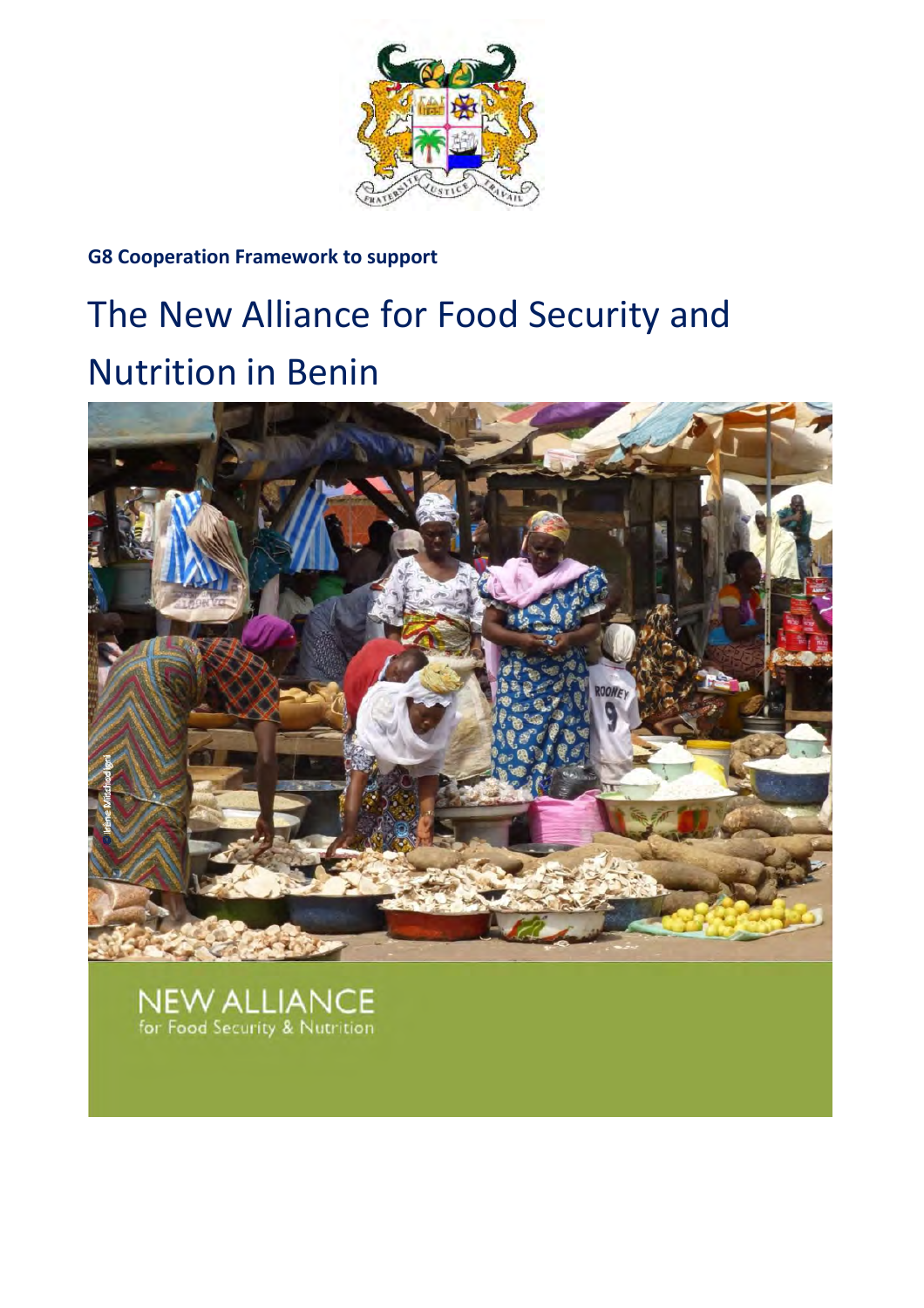#### **G8 Cooperation Framework to support the**

#### **New Alliance for Food Security and Nutrition in Benin**

Four years after the G8 Summit in L'Aquila, Italy, the international community recognises the importance of food security in achieving development, inclusive economic growth and the dignity of all women and men. In that spirit, the G8 member nations welcome the success of the Comprehensive Africa Agriculture Development Programme (CAADP) in demonstrating African ownership and leadership, its call for expanded public and private investment in agriculture and its desire to build on the progress that African governments have made in advancing a vision for agricultural development in Africa.

Benin's Growth Strategy for Poverty Reduction (SCRP), drawn up for the period 2011-2015, aims to increase economic growth in order to expedite the realisation of the Millennium Development Goals (MDGs). The overall objective of the 2011-2015 SCRP is to improve people's quality of life. The government is determined to press ahead with reforms to diversify the economy and increase the growth rate to 7.5% by 2015.<sup>1</sup> One of the priority growth areas is the agriculture sector, targeted with a view to ensuring food and nutrition security.

The Strategic Plan to Revive the Agricultural Sector (PSRSA) was drawn up and adopted in 2011 through a participatory process. This involved the full range of actors from the food and nutrition subsector who are committed to realising the vision to 'make Benin a dynamic agricultural power that is competitive, respects the environment, creates wealth and meets the economic and social development needs of the people by 2015'.

The PSRSA's overall objective is to 'Improve Benin's agricultural performance so that it is able, in a sustainable way, to ensure food sovereignty for the population and to contribute to the economic and social development of Benin, the achievement of the Millennium Development Goals (MDGs) and poverty reduction'.

One of the fundamental guiding principles for the implementation of the PSRSA is the establishment of public-private partnerships for agricultural development. Accordingly, a National Agricultural Investment Plan (PNIA) has been drawn up. The PSRSA focuses on the development of 13 agricultural sectors.

In the food and nutrition sector, reforms carried out in 2007 led to the creation of the Strategic Plan for Food and Nutrition Development (PSDAN) and its Results-based National Programme for Food and Nutrition (PANAR). These are led and coordinated by the National Council for Food and Nutrition (CAN), which is chaired by the President of the Republic.

The overall goal is to put nutrition at the heart of development and increase the visibility of the subsector's contribution to creating wealth and achieving the Millennium Development Goals.

l

<sup>1</sup> Republic of Benin (2011): *Stratégie de Croissance pour la Réduction de la Pauvreté* (SCRP 2011 -2015).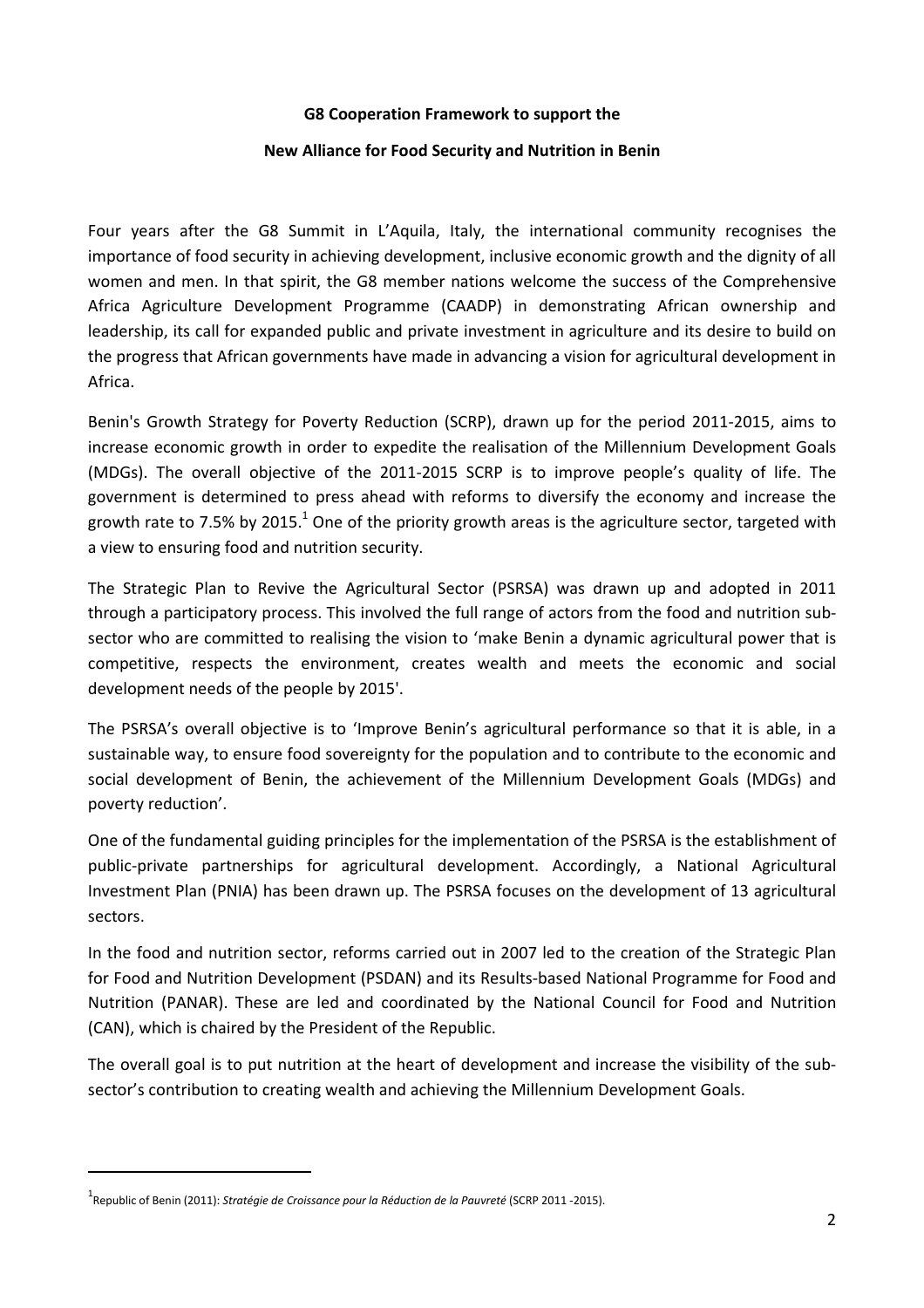All the above-mentioned strategic documents require the active participation of all actors, in particular, the public sector, local authorities, professional farming organisations, academic centres for learning and research, non-governmental organisations (NGOs), civil society and the private sector.

The New Alliance for Food Security and Nutrition represents the commitment of the Government of Benin and the G8 member states to work together towards this model of inclusive collaboration in order to increase private investment in the agricultural sector, encourage innovation, deliver sustainable food security and nutrition outcomes, create wealth and end hunger.

As partners, the parties involved mutually commit to the principles and actions outlined below.

## **Support for the Strategic Plan to Revive the Agricultural Sector and the Strategic Plan for Food and Nutrition Development**

The G8 member states, in line with commitments made in L'Aquila, reaffirm their intention to align their financial and technical support in the agricultural sector with: (1) the priorities of the PSRSA and its PNIA, as the national implementation framework of the Comprehensive Africa Agriculture Development Programme (CAADP), and (2) the PSDAN and its Results-based National Programme for Food and Nutrition (PANAR). Consistent with the foregoing, the G8 members recognise the value of the predictability of donor aid, including financial and technical support over a sustained period of time, as set out in Annex 2.

The G8 members intend to provide support within the agriculture sector to accelerate implementation of the PSRSA/PNIA and PSDAN/PANAR, in particular through the Grow Africa platform, with the overall goal of promoting greater private investment and scaling up innovation. The G8 members intend to engage their relevant government agencies and also bring to bear appropriate enabling actions to accelerate progress in the areas of finance and markets, science and technology and risk management. To address the underlying causes of food insecurity and malnutrition, the G8 members intend to focus key resources and other contributions on high-priority, high-impact investments under the PNIA and, in particular, on the development of 33 communes in Benin that are severely affected by food insecurity, as well as other communes where pockets of food insecurity exist.

## **Key policy commitments**

Benin is a party to commitments made by the Heads of Government at the world summits on food and nutrition and the Millennium Development Summit. The Government of Benin intends to pursue the policy goals set out below in order to build domestic and international private sector confidence and thereby significantly increase agricultural investment, with the overall goal of reducing poverty and ending hunger.

The commitments will be delivered by: (i) improving the business climate and dialogue with local and international investors; (ii) continuing and completing the structural reforms undertaken; (iii) adopting and implementing development taxation; and (iv) facilitating access to credit.

In terms of the agricultural sector, commitments focus on: (i) promoting agricultural entrepreneurship and increasing the professionalism of the actors involved; (ii) implementing 'added-value chain' approaches to promote agricultural sectors; (iii) pressing for investment by the state and its partners to establish the infrastructure, logistics and support needed to ensure the competitiveness of the agribusiness sectors in question; and (iv) implementing the strategy to diversify agricultural products (Annex 1).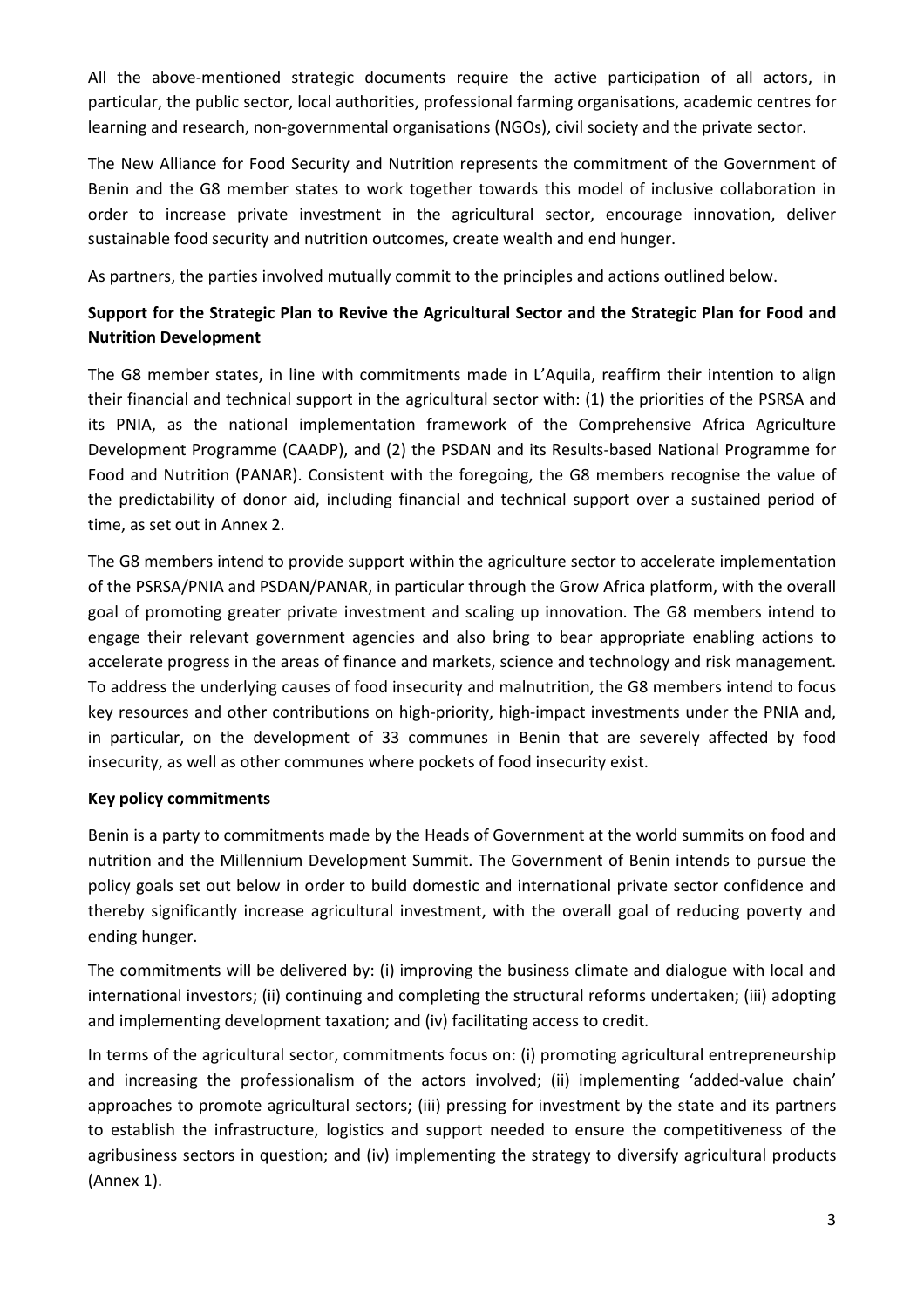Regarding the food and nutrition sector, the Government of Benin intends to: (i) strengthen the institutionalisation of the food and nutrition sector; (ii) guarantee that all citizens have a satisfactory nutritional status by implementing the Results-based National Programme for Food and Nutrition (PANAR).

The Government of Benin reaffirms its intention to provide the necessary human and financial resources and the mechanisms for dialogue: (1) with the private sector through the effective implementation of the priority measures recommended by the Round Table on Public-Private Dialogue; (2) with farmers and other stakeholders; and (3) across government ministries. This is essential to achieve tangible and sustainable outcomes in terms of people's wellbeing.

## **Private sector engagement**

Partnership working is needed to achieve the goals set out in the PNIA and the PANAR. For this reason, farmers and their organisations, the private sector and civil society organisations have committed to collaborate effectively with the government on implementing actions and initiatives that will considerably impact on reducing poverty in the country and improving the nutritional status of the population. Specifically, private sector representatives have signed letters of intent stating their intention to invest in the agriculture, food and nutrition sectors in Benin (see Annex 3). They have also expressed their intent to participate in and contribute to comprehensive, inclusive and sustainable consultation mechanisms between themselves and the Government.

## **Shared responsibilities**

The G8 members, the Government of Benin and the private sector confirm their intention to take account of the Voluntary Guidelines on the Responsible Governance of Tenure of Land, Fisheries and Forests in the Context of National Food Security ('the Voluntary Guidelines') adopted by the Committee on World Food Security in May 2012. They also commit to the Principles of Responsible Agricultural Investment (PRAI), produced by several international organisations and endorsed by, among others, the G8 and G20, which are subject to a consultation process. In addition, they intend to work together to develop pilot programmes to implement the Voluntary Guidelines and the PRAI in Benin.

## **Coordination and collaboration**

Acknowledging their roles and responsibilities in implementing, monitoring and evaluating the PNIA, the G8 members intend to coordinate their efforts for greater effectiveness. The lead partner in the process to draw up the cooperation framework will be the Federal Republic of Germany. In order to avoid creating parallel structures during implementation, the lead partner in Benin will be the National Council for Food and Nutrition (CAN), which has among its functions the role<sup>2</sup> to coordinate actions related to food and nutrition. The G8 countries, including Germany, are prepared to provide support in this regard. As such, CAN will coordinate all consultation framework interventions for partners involved in food security and nutrition (the theme group on food, nutrition and food security – GTANSA) and for the Scaling Up Nutrition (SUN) platform of technical and financial partners in Benin. The G8 and the Government of Benin welcome the participation of other countries and partners.

l

 $2$  Under Decree No. 2009-245 of 9 June 2009.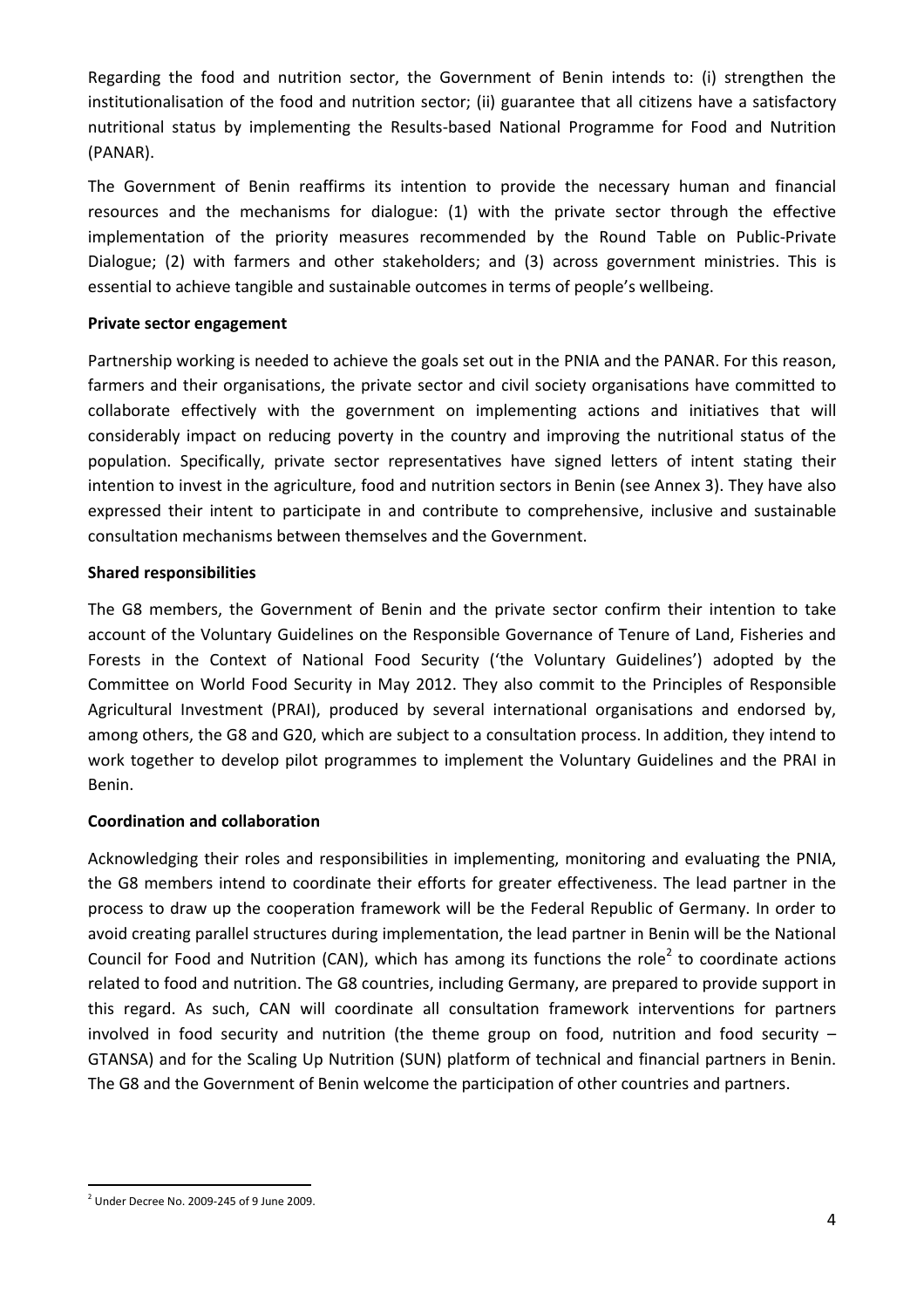## **Results**

l

Consistent with the New Alliance goal of improving food security and nutritional status by helping 50 million people in sub-Saharan Africa to emerge from poverty by 2022, the participants intend their combined actions in Benin to help 972,000 people experiencing food and nutrition insecurity (12% of households) and 1,048,000 people at risk of food and nutrition insecurity (13.2% of households) to emerge from poverty.

## **Mutual accountability**

The G8 members, the Government of Benin and the private sector intend to review their performance under this document through an annual review process to be conducted within the broader context of the CAADP-donor Joint Sector Review of PNIA implementation. These participants intend, in particular, to review progress towards jointly determined objectives, on the basis of benchmarks that contribute to the fulfilment of the PNIA and the PANAR. This will include: (1) progress towards achieving the poverty reduction target; (2) G8 member commitments to align their agricultural investments to the Government of Benin's PNIA and PANAR; (3) government progress in implementing its policy commitments and engaging private sector investors; and (4) the investment commitments of private sector investors. The review will also take account of the shared responsibilities established in the Voluntary Guidelines and the PRAI.<sup>3</sup>

<sup>&</sup>lt;sup>3</sup>Principles for Responsible Agricultural Investment that respects rights, livelihoods and resources.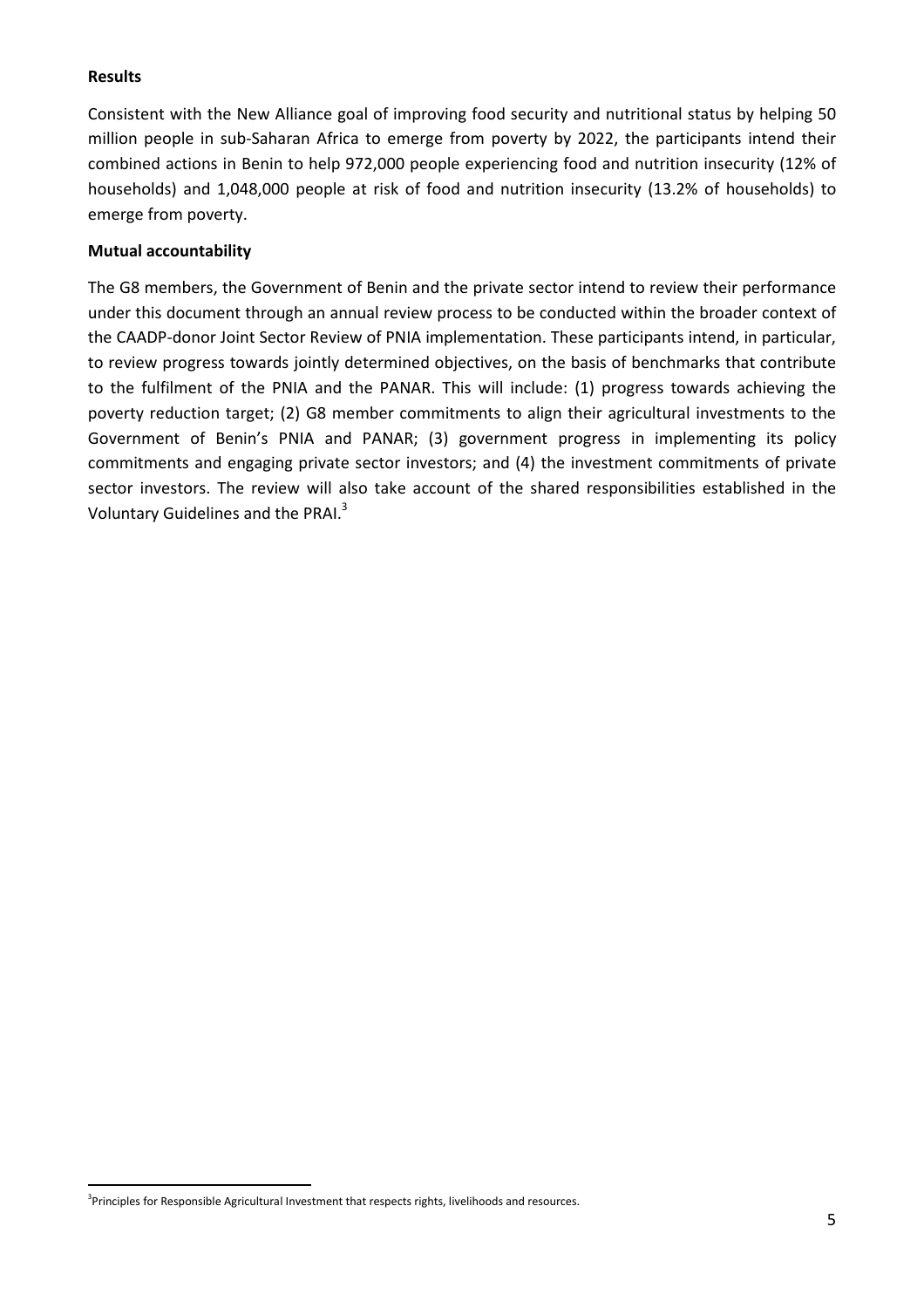#### **Annex 1: Government of Benin key policy commitments**

#### **Strategic indicators**

- $\frac{1}{2}$ The rate of private investment in the agriculture sector has grown. $4$
- $\cdot$ The production levels of crops targeted in the PNIA have grown.<sup>5</sup>
- $\bullet^{\bullet}_{\bullet}$ The percentage of women with access to factors of production and involved in decision-making in the agricultural sector has increased.<sup>6</sup>
- $\cdot$ The percentage of children suffering from chronic malnutrition has been reduced.<sup>7</sup>

| <b>Objectives</b>                                                                                | <b>Framework policy actions</b>                                                                                                                                                                                                                                                                                                                                                                                                                                                                                                                                                                                                                                                                                                                                                                                                                                                    | Time frame                                    |
|--------------------------------------------------------------------------------------------------|------------------------------------------------------------------------------------------------------------------------------------------------------------------------------------------------------------------------------------------------------------------------------------------------------------------------------------------------------------------------------------------------------------------------------------------------------------------------------------------------------------------------------------------------------------------------------------------------------------------------------------------------------------------------------------------------------------------------------------------------------------------------------------------------------------------------------------------------------------------------------------|-----------------------------------------------|
| I. Encourage environmentally<br>friendly private investment and<br>agricultural entrepreneurship | 1) Implement the findings of the committee tasked with actioning the recommendations of the Round<br>Table on Public-Private Dialogue.<br>2) Revise the Investment Code to create a more favourable environment for promoting the agricultural<br>sector.<br>3) Revise tax, legislative and regulatory provisions so that they encourage and favour investment in the<br>agricultural sector.<br>4) Develop irrigation schemes that are pre-adapted to climate change and to speculation (rice $-$<br>5,000 ha; maize $-50,000$ ha; pineapples $-500$ ha; vegetable crops $-1,500$ ha).<br>5) Create fishponds and enclosures (1,600 fishponds and 2,190 fish enclosures).<br>6) Complete and operationalise an environmental action plan for the agricultural sector.<br>7) Improve the electricity tariff regime.<br>8) Cut waiting times for connection to the electrical grid. | Dec 2013<br>Dec 2014<br>2013-2018<br>Dec 2014 |

**<sup>4</sup>**The figure for 2012 is 11.7%. See the Agriculture Sector Performance Report for 2012.

**<sup>5</sup>**For production figures see the Agriculture Sector Performance Report for 2012.

**<sup>6</sup>**The figure for 'factors of production' was 34.26% in 2008, and the figure for 'decision-making' was 40.28% in 2000. See the MAEP/DPP/PADSA II baseline studies on indicator 105.

**<sup>7</sup>**Figures for 2010: 35% for boys and 28.6% for girls. See EMICoV 2010.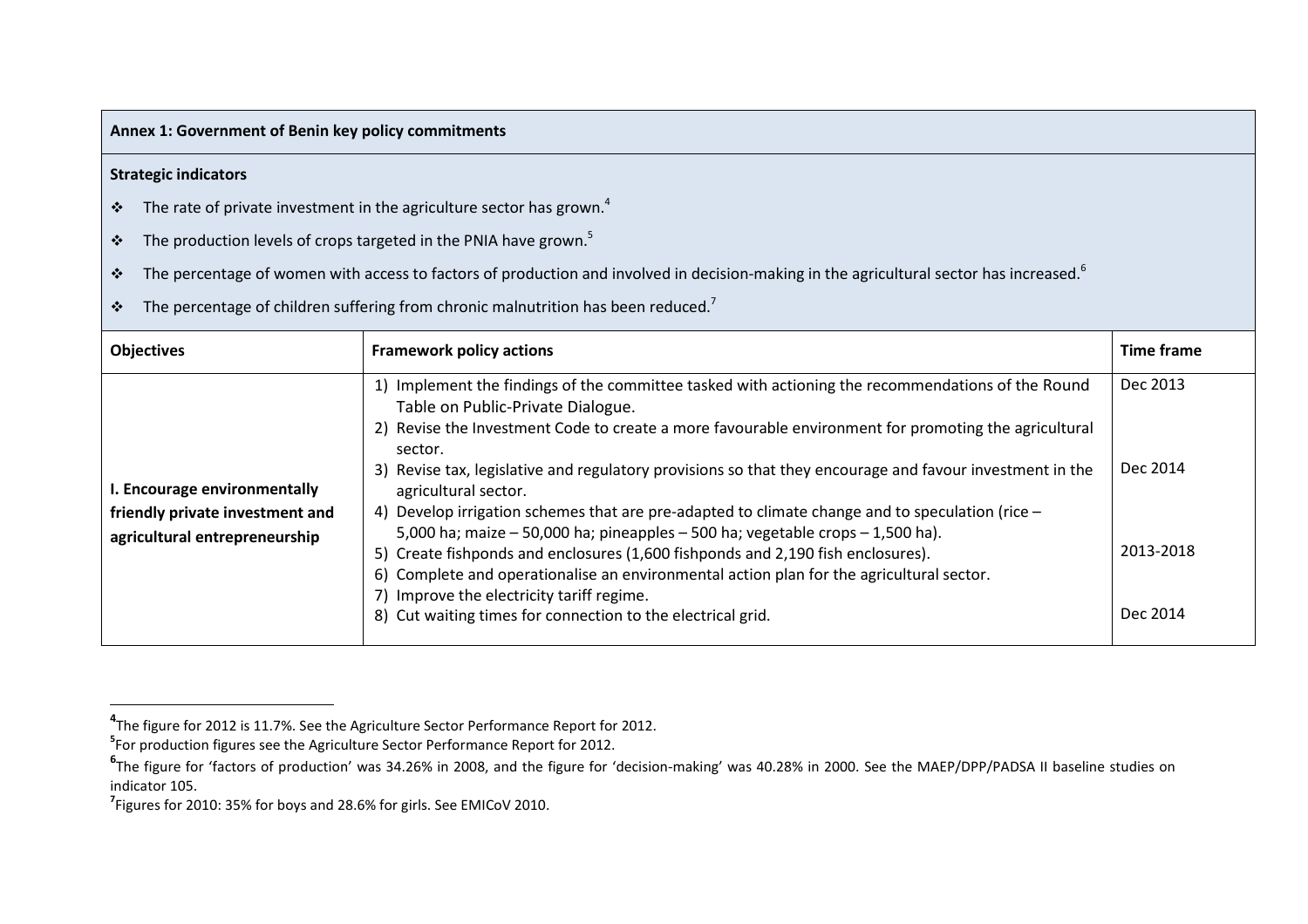

| II. Facilitate access to markets                                                      | 1) Draw up and action a joint public-private programme to implement the 'Processing' and 'Access to<br>market' components of the PNIA.                                                                        | Dec 2013        |
|---------------------------------------------------------------------------------------|---------------------------------------------------------------------------------------------------------------------------------------------------------------------------------------------------------------|-----------------|
|                                                                                       | 2) Apply the West African Economic and Monetary Union (WAEMU) directives in respect of exemption<br>from VAT for certain foods and agricultural products.                                                     | Dec 2013        |
|                                                                                       | 3) Operationalise the Benin Agency for Food Safety (ABSSA) and the Central Laboratory for Food Safety<br>(LCSSA).                                                                                             | Dec 2013        |
|                                                                                       | 4) Strengthen the information systems on markets, flows and prices of agricultural products.<br>5) Develop transport and communications infrastructure.                                                       | 2013-2016       |
|                                                                                       | 1) Create and operationalise the National Agricultural Development Fund (FNDA).                                                                                                                               | Oct 2015        |
| III. Put in place appropriate and                                                     | 2) Support the creation of the National Agricultural Development Bank (BNDA).                                                                                                                                 | Dec 2015        |
| accessible funding                                                                    | 3) Strengthen the Benin Farmers Mutual Insurance (AMAB) company.                                                                                                                                              | Oct 2015        |
| IV. Facilitate and safeguard access                                                   | 1) Extend the development of rural land ownership plans to cover the entire country.                                                                                                                          | Dec 2018        |
| to and use of land                                                                    | 2) Set up a trustworthy information system on rural land ownership.                                                                                                                                           | Dec 2013        |
|                                                                                       | 1) Design and set up a gender-based information and communication system to prompt behavioural                                                                                                                | <b>Jun 2014</b> |
| V. Strengthen women's economic<br>empowerment in the agricultural<br>and rural sector | change in the agricultural and rural sector.<br>2) Improve how gender is addressed when designing, implementing, monitoring and evaluating<br>projects/programmes and activities in the agricultural sector.  | Dec 2014        |
|                                                                                       | 3) Put measures in place to ensure equality and equity between men and women in terms of access to<br>information, literacy and decision-making structures in the agricultural sector.                        | Dec 2013        |
|                                                                                       | 1) Guarantee the nutritional wellbeing of the population by ensuring the availability, accessibility and<br>consumption of foods (early warning system, education and supervision and promotion of foods with | Jun 2014        |
| VI. Improve the population's                                                          | a high nutritional value).                                                                                                                                                                                    |                 |
| nutritional status                                                                    | 2) Build on achievements and strengthen the universal salt iodisation strategy.                                                                                                                               | Dec 2014        |
|                                                                                       | 3) Build the capacities of the National Council for Food and Nutrition (CAN) and strengthen Benin's<br>participation in the SUN movement.                                                                     | Dec 2013        |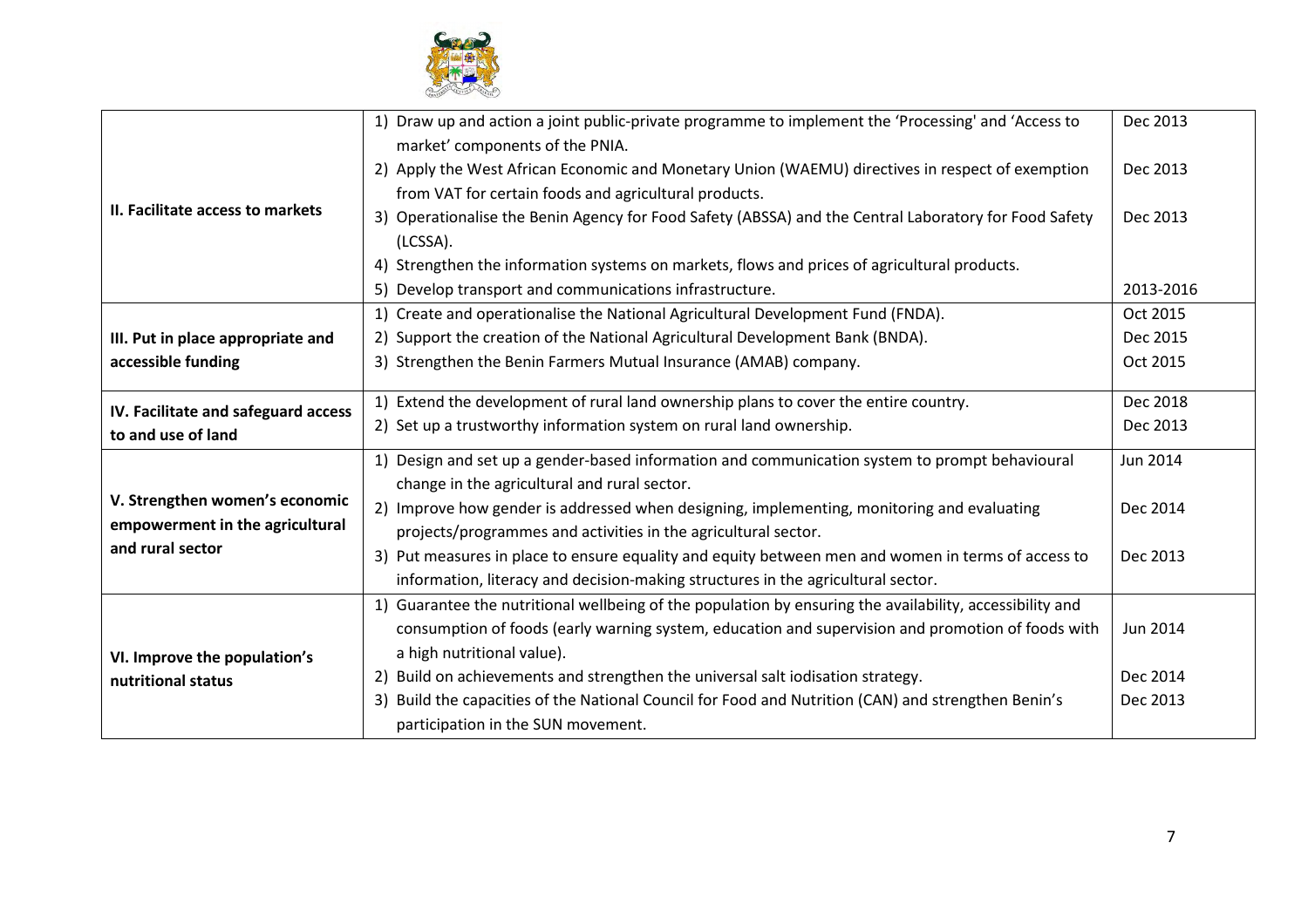## **Annex 2: Funding intentions of G8 members and others**

The G8 members express their intention to support Benin's PNIA investment plans for the CAADP and the goals of the New Alliance for Food Security and Nutrition through their support programmes. The exchange rate adopted herein is fixed at EUR 1 to USD 1.3.

## **GERMANY**

| Pledged funding:    | 2013-2016: EUR 14.3 million (USD 18.6 million)                                                                                                                                                                              |
|---------------------|-----------------------------------------------------------------------------------------------------------------------------------------------------------------------------------------------------------------------------|
| Additional funding: | Germany intends to substantially increase its pledged<br>funding for agriculture and food security and nutrition<br>(these pledges will be made during the intergovernmental<br>negotiations to be held in September 2013). |
|                     |                                                                                                                                                                                                                             |

## **UNITED STATES OF AMERICA**

| Pledged funding: | 2013-2014: EUR 1.54 million (USD 2.0 million) |
|------------------|-----------------------------------------------|
|                  |                                               |

FY 2013 and FY 2014 funding levels are based on the President's Budget Request to Congress and subject to availability of funds.

Additional funding: 2015 - 2016: Due to United States Government budget procedures, commitments for 2015-2016 cannot be shared at this time.

#### **FRANCE**

| Pledged funding: | 2013-2015: EUR 5.8 million (USD 7.5 million) |
|------------------|----------------------------------------------|
|------------------|----------------------------------------------|

Contributions for agriculture, food security, rural development and nutrition are subject to the availability of funding, demand by governments and the private enterprises concerned and the confirmation of pledges by other stakeholders. Such contributions could amount to:

| Additional funding:   | 2014-2018: EUR 12 million (USD 15.6 million)   |
|-----------------------|------------------------------------------------|
| <b>JAPAN</b>          |                                                |
| Additional funding:   | 2013-2016: JPY 181 million (USD 2.0 million)   |
| <b>EUROPEAN UNION</b> |                                                |
| Programme pledges:    | 2013-2016: EUR 15 million (USD 19.5 million)   |
| <b>BELGIUM</b>        |                                                |
| Programme pledges:    | 2013-2015: EUR 15.9 million (USD 20.7 million) |
| Additional funding:   | 2013-2017: EUR 24 million (USD 31.2 million)   |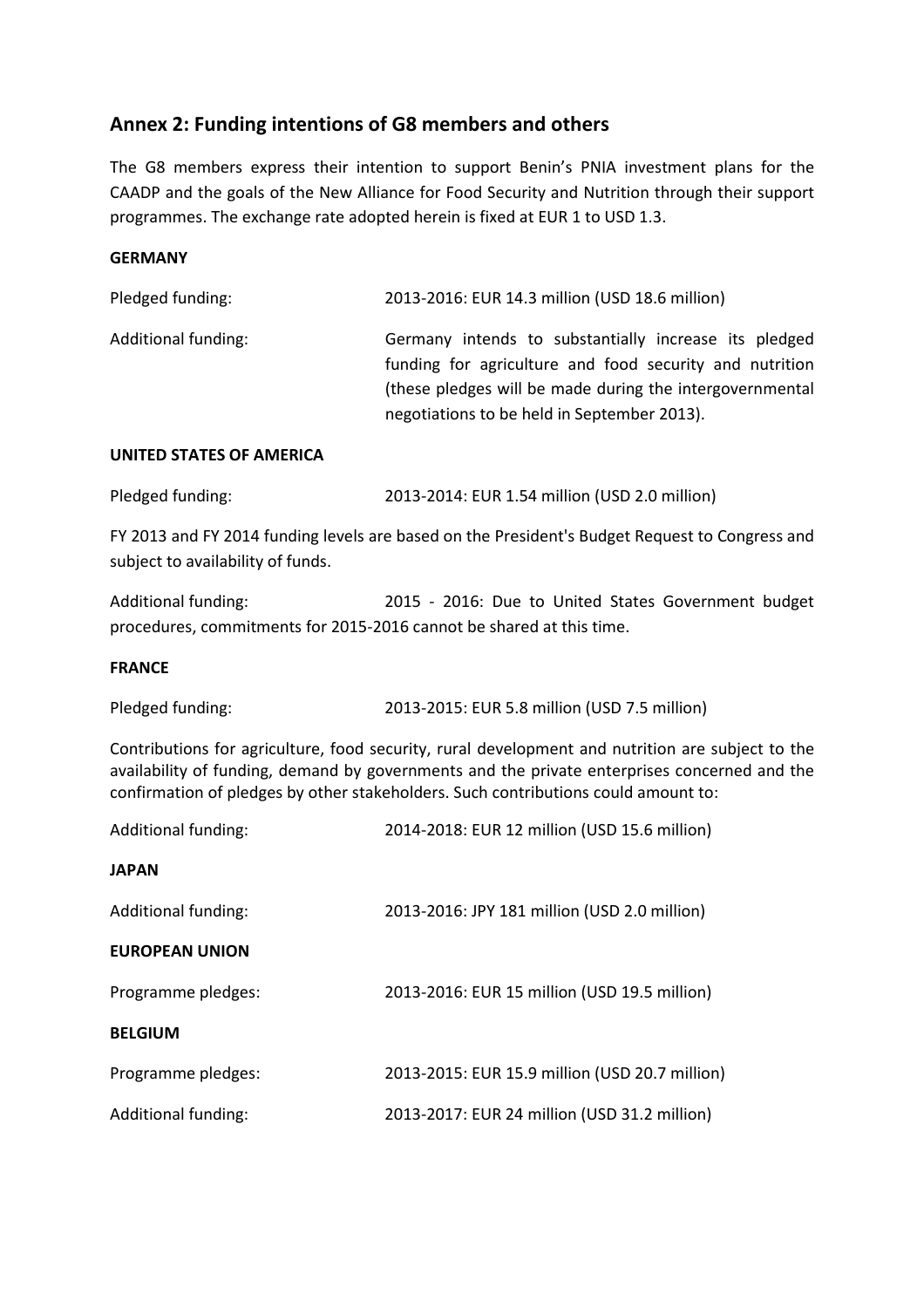

## **THE NETHERLANDS**

| Programme pledges:  | 2013-2015: EUR 5.9 million (USD 7.7 million)   |
|---------------------|------------------------------------------------|
| Additional funding: | 2013-2017: EUR 10.7 million (USD 13.9 million) |
| <b>SWITZERLAND</b>  |                                                |
| Programme pledges:  | 2013-2015: EUR 1.4 million (USD 1.8 million)   |
| Additional funding: | 2013-2017: EUR 25.4 million (USD 33 million)   |
|                     |                                                |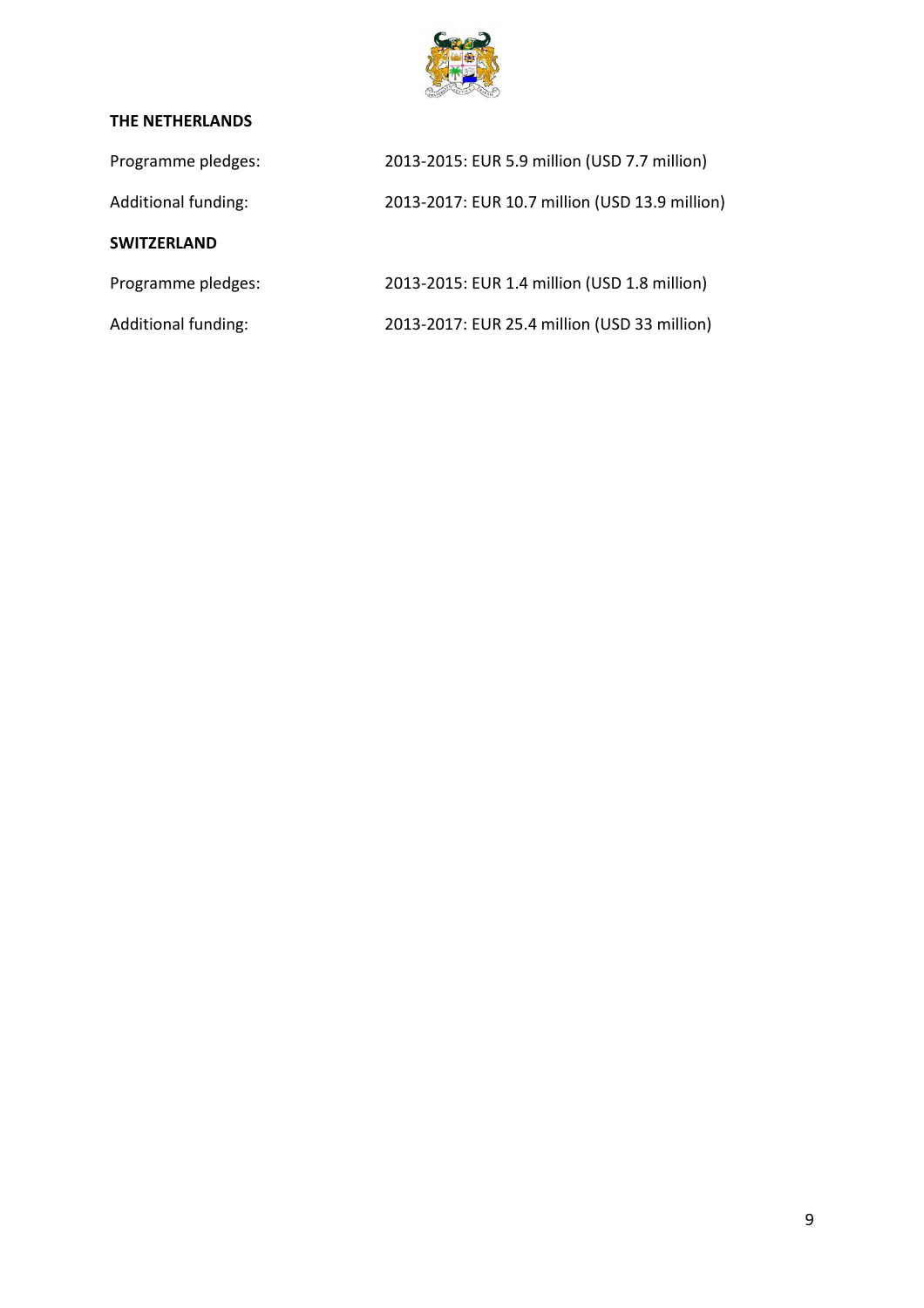

## **Annex 3: Private sector investment intentions in the agricultural sector**

By the end of May 2013, 24 prospective corporations and businesses had expressed their interest in investing and signed 'letters of intent', stating their wish to join the New Alliance for Food Security and Nutrition. These combined investment intentions total approximately 193 billion CFA francs, or about USD 386 million, which will impact on the lives of 365,000 people over the next three years.

| <b>Benin businesses</b>        | <b>International businesses</b> |
|--------------------------------|---------------------------------|
| 1. Agrisatch S.A.              | 1. Cashew ACI <sup>8</sup>      |
| Agro Espace<br>2.              | 2. COMPACI <sup>9</sup>         |
| 3.<br>Antemana                 |                                 |
| <b>Benin Emballages</b><br>4.  |                                 |
| <b>CANNA-JP</b><br>5.          |                                 |
| 6. ETD                         |                                 |
| 7. ETS Ferme Gbèmawonmédé      |                                 |
| 8. Ferme Adjehoda              |                                 |
| 9. Fondation Tonon             |                                 |
| 10. Fludor S.A.                |                                 |
| 11. Tunde Holding S.A.         |                                 |
| 12. ICA GIE                    |                                 |
| 13. Nad & Co. Industry         |                                 |
| 14. Orabank                    |                                 |
| 15. Pépite d'Or                |                                 |
| 16. Royal Fish                 |                                 |
| 17. SODECO S.A.                |                                 |
| 18. SOTRACOM                   |                                 |
| 19. SWCM S.A.                  |                                 |
| 20. SWCM AGRO Trading S.A.R.L. |                                 |
| 21. SHB Huileries              |                                 |
| 22. Les Fruits Tillou          |                                 |

#### **Table 1: List of businesses that have signed letters of intent**

The sectors and value chains involved are: poultry farming, fish farming, palm cultivation, oil mills, cashews, shea butter, manioc, maize, cotton, pineapple, fruit juices, vegetable crops, canning and infant cereals.

## **Corporate résumés**

 $\overline{a}$ 

**Agrisatch** was founded in 2004 and is a poultry production subsidiary of the group CDPA (Comptoir de Distribution de Produits Alimentaires). Set up in 1988, CPDA became, after 18 months in operation, a limited liability company and now has a workforce of 350 employees and a turnover of around 30 billion CFA francs.

 ${}^{8}$ The public-private initiative African Cashew Initiative (ACI).

<sup>&</sup>lt;sup>9</sup>The public-private initiative Competitive African Cotton Initiative (COMPACI).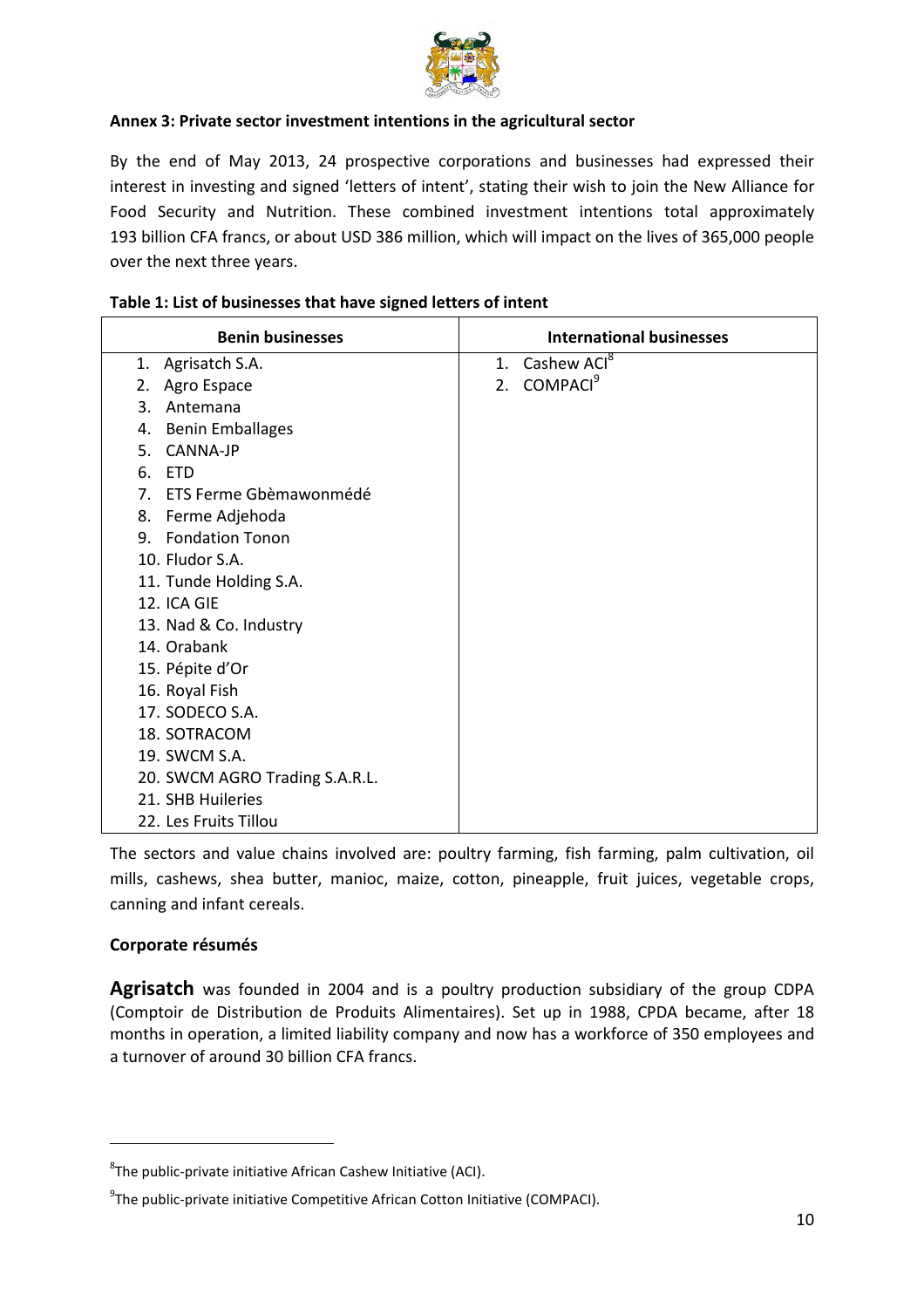

Agrisatch is the poultry production plant (poultry meat and eggs) of the agribusiness group CDPA-Agrisatch-SBB. Agrisatch is one of the main agro-industrial poultry production businesses in Benin, annually producing some 30 million eggs and 75 tonnes of poultry meat worth more than 3 billion CFA francs. The facility currently has 60 employees on the payroll in addition to the hundreds of casual work opportunities and indirect jobs generated.

Agrisatch plans to expand its operations, and a loan of around 10 million euro (from the French company Proparco and the Belgian company BIO) will enable the business to double its industrial capacity. Built on 25 hectares and fenced off for biosecurity reasons, the Tori Industrial Poultry Production Complex is divided into three sections: the egg-laying zone, the brooding zone and the poultry feed factory.

**AGRO Espace** was founded in 1998 and is a home-grown business in Benin that converts fruit (particularly pineapple) into fruit juice. The company's juices are sold and consumed in Benin and are also currently exported to Togo, Nigeria, Niger, Burkina Faso and Senegal. The juices are also bottled and sold under the 'Junatas' and 'Bravo Star' brands. AGRO Espace currently employs 40 people.

The quality of the juice is ensured by the local agro-climatic conditions, which are ideal for growing pineapples. Indeed, studies have shown that Benin pineapples are some of the best in the world in terms of taste, aroma, appearance, etc. and are therefore highly prized on the market. Furthermore, consumption trends show that a craze for natural drinks rather than fizzy 'soda' drinks is catching on in Benin and in other countries in the West Africa sub-region.

Output continues to grow, and weekly production has now reached 10,000 litres of juice. All the juice is sold on the local and sub-regional markets, which has allowed AGRO Espace to revamp the working environment and buy higher-performance production equipment. In spite of the quantities produced, demand is outstripping supply, and the semi-industrial machinery currently in use needs upgrading to a semi-automated production system, so that the company can satisfy its ever-growing customer base.

**Antemana S.A.R.L.** was established in 2003. Based in N'Dali, its semi-industrial processing plant turns shea nuts into butter and provides employment for 3,000 women organised in groups. The company invests in the promotion and marketing of shea, with 12 employees undertaking this work. In 2012, Antemana's turnover was 49 million FCFA and it produced 50 tonnes of shea butter. The company performs various functions in the sector, such as supporting the organisation of groups of women operatives, opening up access to more profitable markets and quality assurance. Antemana specialises in marketing quality end-products that are sold not just nationally but also in the European Union, the USA and Canada. Today, the Antemana shea butter exporting company boasts certification from the American Shea Butter Institute (ASBI).

As a leading company in the value chain for eco-friendly and natural shea butter, Antemana is aiming to diversify its products and grow its production capacity in order to satisfy potential demand. In the next few years, Antemana is committed to procuring higher-performance equipment and to investing in building the infrastructure needed to deliver on quality.

**Benin Emballages** is a company that specialises in making and selling plastic packaging for use in the food industry, including PET preforms, PET bottles, lids, cans, jars and boxes. Currently, Benin Emballages' production plant runs two injection moulders and one blow moulder, and the company employs 12 people as well as freelance sales representatives.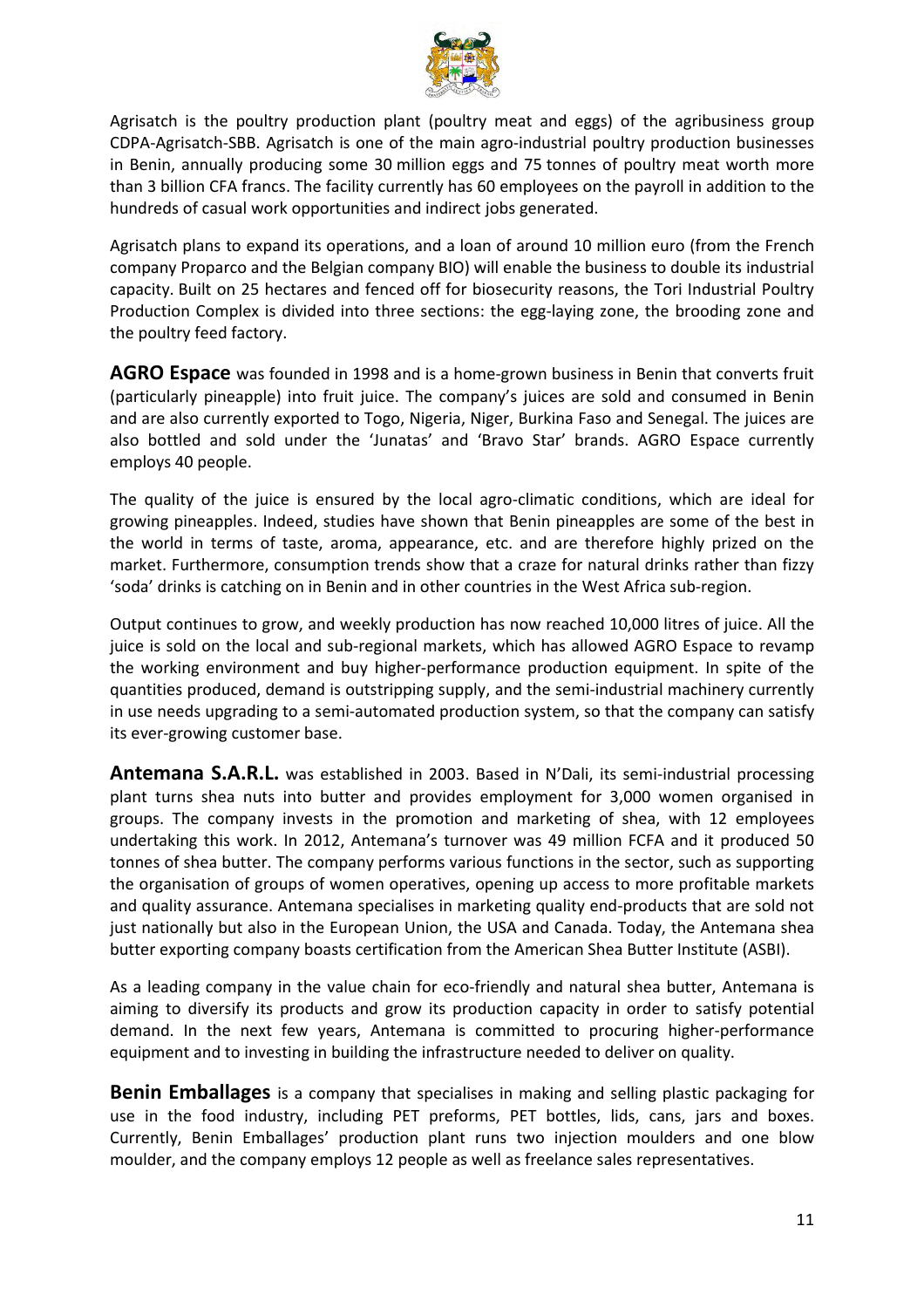

With an average turnover of around 548 million CFA francs, the company is set to procure a range of new-design moulds for 84 million CFA francs in July 2013. This purchase will increase the company's turnover by around 35% over 12 months. Further planned investments will enable the company to produce all kinds of packaging and containers for use by producers and processors to make their products more profitable.

**CANNA JP** is an association governed by the French law of 1901. The 'Dahomey Wellbeing Association' was founded by Jean Pliya in Cotonou in 1971 with a nine-member governing board. The association became the African Centre for Naturopathy and Applied Nutrition, comprising more than a hundred supporters and volunteers.

CANNA's goal is to: provide information about good nutrition; improve prevention by promoting healthy eating; combat chronic malnutrition and the double burden of malnutrition and obesity; and deliver ongoing training in food security and human development.

To the maximum extent possible, CANNA JP puts theory into practice with activities including: (1) naturopathy training courses for many generations of committed Beninese volunteers; (2) cooking demonstrations for families, with the aim of enlisting women in the campaign for healthy lifestyles through cookery classes, and children through educational nature trips; (3) a store selling health-food products; and (4) radio and television broadcasts to inform, educate and raise people's awareness about healthy food.

**ETD** is a non-governmental organisation that specialises in promoting entrepreneurship in agriculture. It is funded in its work by development partners, such as the European Union, the French Development Agency and various foundations. ETD supports the establishment of agrifood businesses categorised as 'service businesses and producer organisations' by building farmers' capacities, selecting and training rural entrepreneurs, providing financial and nonfinancial services and promoting local products from family-run farms.

The businesses it has supported have processed and marketed 710 tonnes of finished produce (rice, soya and honey), have a turnover of 420 million CFA francs and employ 42 staff members.

**ETS Ferme Gbèmawonmédé** was established in 1985 on a 10-hectare palm oil plantation but, over the years, the estate has grown to 280 hectares. Some 240 hectares are dedicated to palm oil production with a yield of 10 tonnes per hectare, and the remaining 40 hectares are given over to annual crops (maize and manioc). The company's annual turnover is around 400 million CFA francs, and it employs more than 80 staff.

The farm's main activities focus on growing selected oil palms and on producing palm oil and palm kernel oil. The aim is to grow capacity from the 20 tonnes of fresh fruit bunches (FFB) currently processed per day up to 30 tonnes.

**Ferme Adjehoda** is an agro-pastoral complex located in Grand-Popo. For many years, the company has specialised in vegetable crops and, over the last three years, has recorded an average annual turnover of 350 million CFA francs. It employs eight permanent staff and up to 150 seasonal staff. Since 2011, Ferme Adjehoda has been diversifying its activities and, to this end, has committed to work in partnership with the government, development partners and other actors to increase investment.

**Fondation Tonon** was established in 2010 and set up the Centre for Aquaculture Research and Business Incubation, as well as fish hatcheries and farms.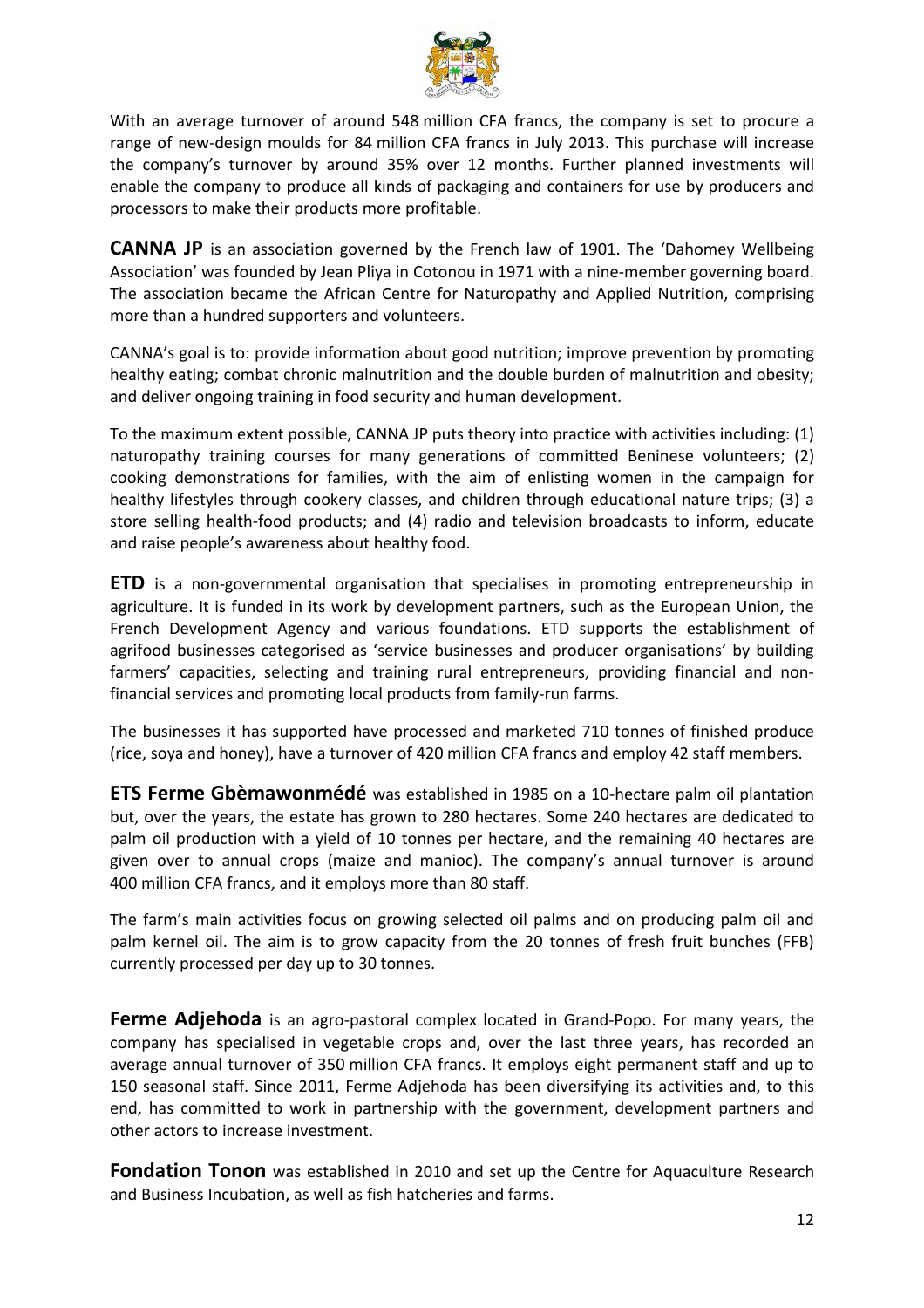

The training centre is now operational and comprises a laboratory, two 110-kVA electricity generators, an administrative block, a training centre with dormitories sleeping up to 30, a restaurant and five multi-purpose training rooms. Juvenile fish and rearing units are both produced on site for sale.

The fish farming units produce 475 tonnes of fish per year for sale on the national market. Future investments aim to increase production (and thereby reduce fish imports to 20,000 tonnes) and to farm fish off-season. This means that the fish produced in the centre's grow-out ponds and pens will sustain income-generating activity for 1,200 fish farmers and 130 fishmongers.

All these investments are worth some 4.8 billion CFA francs. The project currently underway is expected to cost 2.422 billion CFA francs, which will be financed internally along with a contribution by BOA Benin of 300 million CFA francs in the form of an investment loan spread over five years.

**Fludor-Benin S.A.**, a subsidiary of the TGI Group (a leader in Nigeria's agrifood industry with a turnover of USD 800 million), is a major oilseed pressing company which has been operating in Benin since 1996. It has spent the intervening years tirelessly consolidating its assets by diversifying while maintaining a focus on oils and fats. Fludor-Benin has invested USD 25 million in Benin since it was set up and has a turnover of around USD 25 million.

To consolidate and strengthen its business operations, existing and future projects will, on the one hand, diversify the range of food products and create new jobs, and, on the other, contribute to national economic development objectives.

CASHEW

• Set-up of a processing plant at a cost of USD 1.5 million to process 7,000 tonnes of raw cashew into finished product. This will provide direct, permanent employment for 450 people and significantly supplement the incomes of some 7,000 small farmers.

## MANIOC

• Set-up of a processing plant for 100,000 tonnes of manioc. This plant, costing USD 1 million, provides a natural and valuable outlet for the manioc produced by Beninese farmers, who will be quick to increase the area under cultivation with manioc and yields.

SHEA

• Roll-out of a skills programme for women shea nut pickers at a cost of USD 200,000 for the purposes of ensuring better traceability and better nut quality. The project consists of running training and outreach programmes on good practices in picking, storing and drying, which will help increase rural women's revenues.

• Planting of new trees (using grafting) with state support at a cost of USD 10 million.

SOYA

- Strengthening of the soya sector (the company has been at the forefront of the soya sector for many years).
- The purchase of 500 hectares of land for sowing with certified seed.
- Creation of a model farm with a training centre for farming techniques, costing in the order of USD 2 million.

**Tunde Holding S.A.** is a multi-sector group based in Benin which was established in 2011 with a share capital of 5 billion CFA francs. The group operates in printing, publishing, vehicle sales, farming, services, commercial representation and public relations. It is the leader in printing services in West Africa and is the exclusive dealer for Volkswagen in Benin. The group's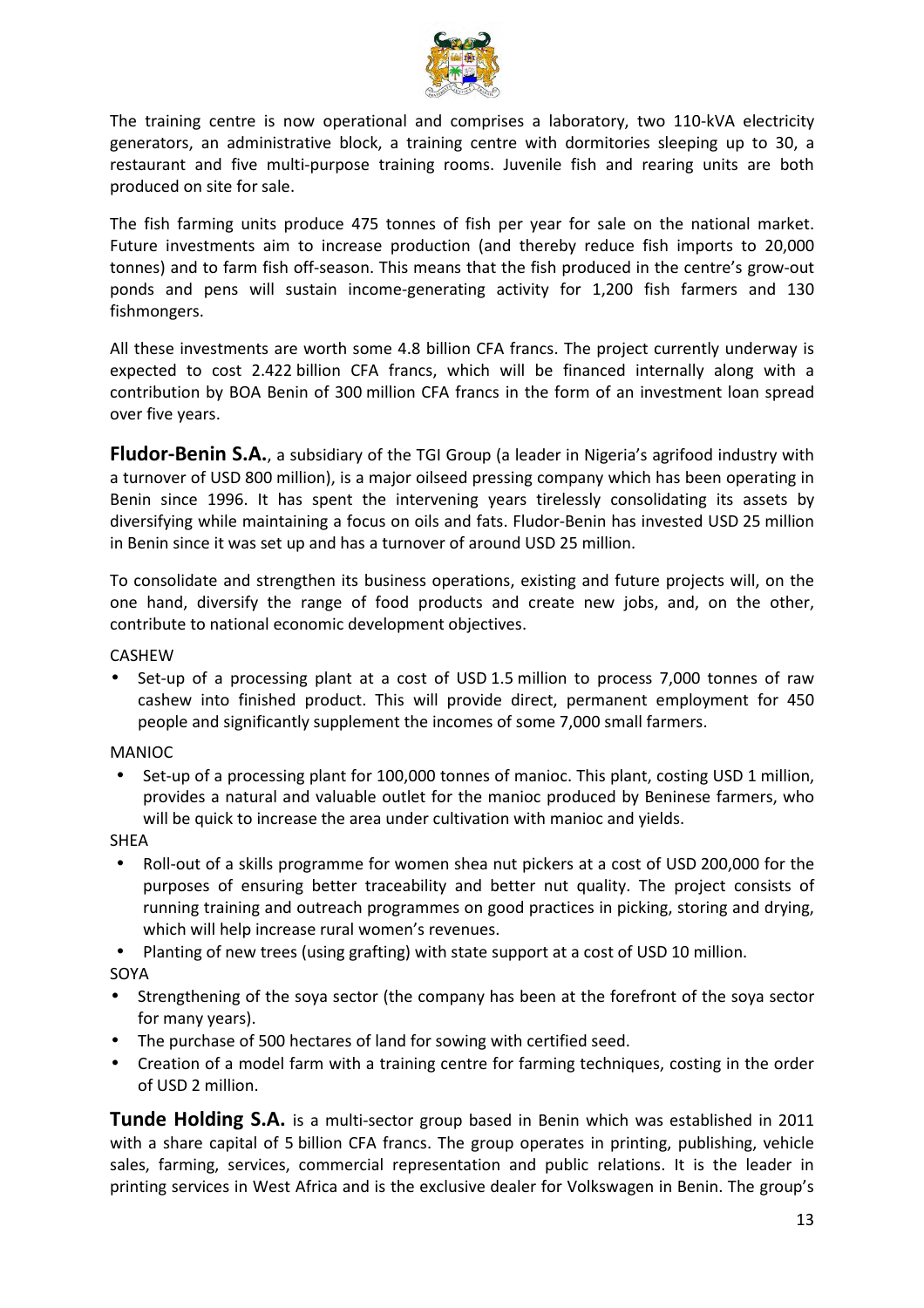

turnover was 18.95 billion CFA francs in 2011, and the share capital of its subsidiaries stands at 7.52 billion CFA francs. The group employs nearly 650 people. Two of its subsidiaries are active in agricultural development and the improvement of food and nutrition security:

**Tunde Agro-Business S.A.** aims to develop agro-industry and agricultural production for both humans and animals. The company plans to create 530 jobs in the short term and 10,000 to 20,000 in the mid to long term. Some 2,000 of these posts will be permanent, providing the manpower to farm 3,000 hectares with vegetables (tomatoes, okra, onions, garlic, peppers and aubergines), cereals (maize), roots and tubers (potatoes) and oilseeds (soya). The projected cost of production and processing over the coming years is estimated at 21.5 billion CFA francs. These investments will cover: drip irrigation equipment; agricultural machinery and soil cultivation accessories; grading, storage and packing equipment; refrigeration equipment and vehicles; soil treatment, planting and harvesting equipment; processing equipment; etc. Furthermore, the company will put in place socioeconomic infrastructure for the benefit of local people in the rural areas covered by the project and is planning, with its partners, to provide farmers with irrigation kits, improved seeds and fertilisers, with a view to buying the farmers' produce at negotiated rates, rather than buy up their land. This will help increase productivity levels and facilitate the sale of their produce.

**Tunde Agric. TV, S.A.** was established in January 2013 with a share capital of 250 million CFA francs. The company aims to broadcast agriculture-related material on television (on farming, animal husbandry, fishing, forestry, farming and the environment, and farming and health). Its start-up budget is projected to be around 700 million CFA francs and is being financed internally. The channel will help to keep farmers informed, building their capacities to improve production and raising their awareness about good practices in farming and nutrition. It will start broadcasting via satellite within the next two years and will seek to secure a large farming audience.

**ICA-GIE**, founded in 1998, is an economic interest group comprising five member companies. Its partner members have a high degree of competence in the cotton sector. The three ginning companies are: **CCB** (Compagnie Cotonnière du Bénin, based in Kandi); **ICB** (Industrie Cotonnière Béninoise, based in Ouassa-Pehunco); and **SOCOBE** (Société Cotonnière du Bénin, based in Bohicon). Two other companies were acquired in 2008: **SNC** (Société Cotonnière de N'Dali, formerly SODICOT); and **IBECO** (Industrie Béninoise d'Égrenage et de dérivés de Coton, based in Kétou). In addition, the companies **SHB** (Société des Huileries de Bohicon) and **ASTRAL** are wholly owned subsidiaries.

Created under the legal form of a public limited company, the ICA group companies' main activities are the buying and ginning of seed cotton, as well as the export and sale of cottonproducts, namely lint and seed for oil pressing, and other by-products. The group is the market leader in Benin, with the capacity to gin 140,000 tonnes of seed cotton and factories located from the centre to the north of the country.

The group employs 150 permanent staff and nearly 1,000 seasonal workers, who together produce 50,000 tonnes of lint and 70,000 tonnes of seed per crop. Turnover averages 28 billion CFA francs.

**Nad & Co Industry**, founded in 1997, is a trading and export company of agricultural products, cashew in particular. In 2011, an international-standard processing plant was built with an initial capacity of 750 tonnes per annum. It is planned to increase this capacity to 2,500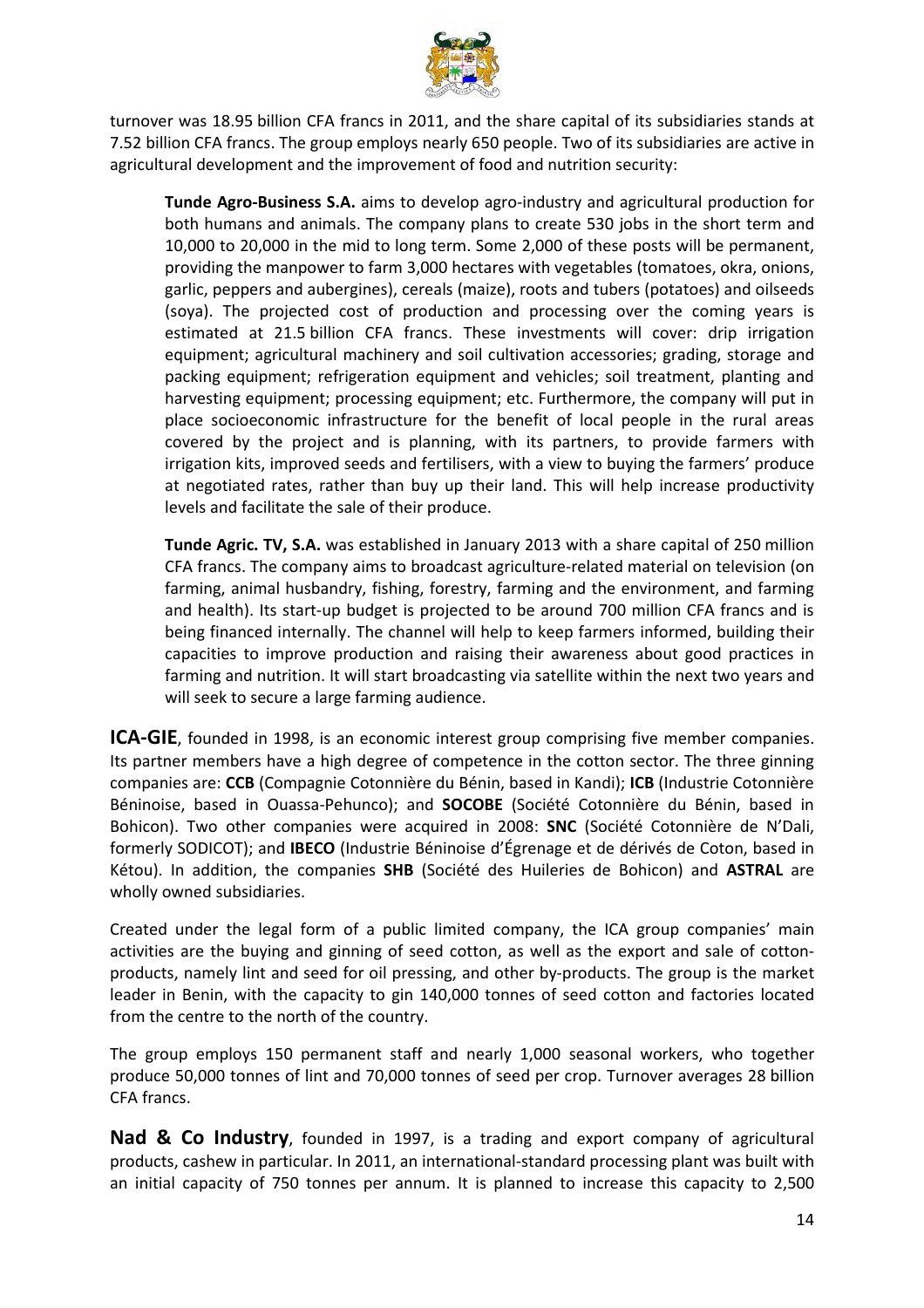

tonnes per annum by 2015. This has created 216 jobs in the first year, and the aim is to increase this number to 551. Nad & Co Industry cuts out the middlemen and buys directly from farmers. It uses semi-industrial processing methods, modelled on the cashew processing systems in place in India and Brazil.

With the support of its partners Technoserve, ACA, Fair Match Support, GIZ and the Bill and Melinda Gates Foundation, Nad & Co Industry reported an output of 40 tonnes in 2012 and sales amounting to 123 million CFA francs.

**Orabank Benin** is a subsidiary of Oragroup and is majority owned by the American investment fund Emerging Capital Partners. The bank is the product of the 2009 buyout of the Financial Bank banking group. The bank has a share capital of 17,135,740,000 CFA francs and has been operating in Benin for 25 years in its former guise as Financial Bank. Orabank Benin's vision is guided by its principles to support economic operators by financing their activities, growth and projects to deliver sustainable development and create permanent jobs and thereby contribute to combating poverty.

This support is offered in three ways:

*1. Providing a line of credit of 2.5 billion CFA francs over the next five years to finance the agricultural sector (to finance equipment, raw material production and processing activities).* 

This line of credit is intended to finance the soya, cashew, maize, palm nut, rice and vegetable value chains.

The overall credit line of 2.5 billion CFA francs is to be spread over five years with an annual lending limit of 500 million CFA francs. The funds will be allocated in two distinct credit lines:

- 1.5 billion CFA francs are designated for operational finance (seasonal credits, the purchase of raw materials, inputs and supplies, etc.);
- 1 billion CFA francs are designated for investment financing (buying materials and equipment, building a mini-factory or industrial plant, etc.).
- *2. Facilitating access to refinancing by decentralised credit structures with the primary aim of financing the agriculture sector value chain and its actors.*

This also falls within the lending categories selected for funding via the overall credit line of 2.5 billion CFA francs over five years. By financing these structures, Orabank can draw on local actors who best know the financial environment in specific farming areas, and this can help mitigate risk exposure in this business sector.

*3. Supporting state development policy for the agricultural sector by contributing to syndicated loans for the farming industry.* 

This line of activity mainly focuses on providing finance for the cotton sector, which requires substantial capital investments but remains highly profitable.

**Pépite d'Or** was founded in 2005 and is dedicated to the development, production and distribution of fortified food products. Its annual turnover averages 60 million CFA francs. The company produces soya and cereal-based nutritional foods and works with small farmers. A total estimated investment of 570 million CFA francs would, over a two to five-year period, increase the production capacity of their processing plant for nutritional, vitamin-enriched baby foods.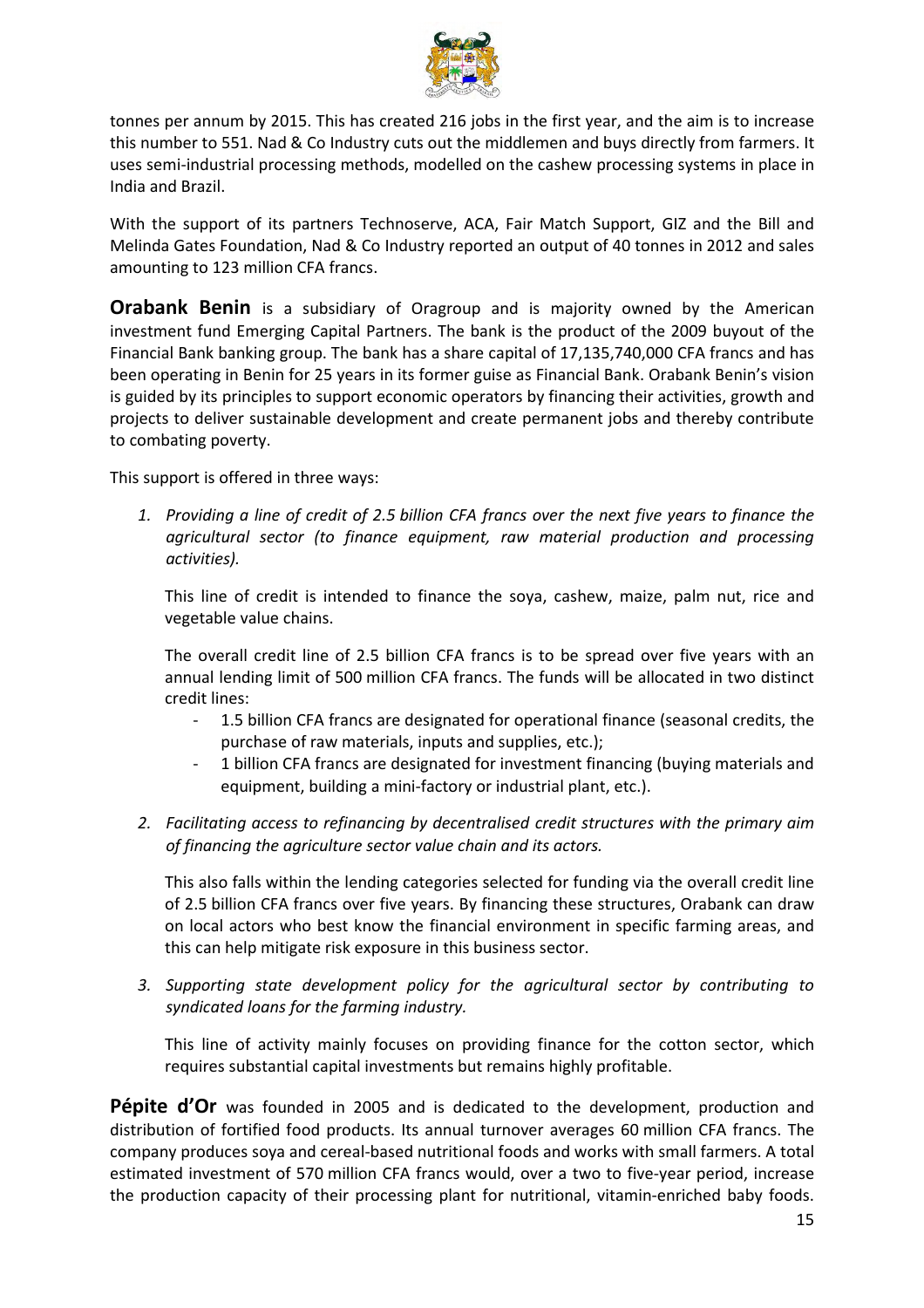

This will create 100 direct jobs and will benefit 1,500 households as well as farmers and women's groups.

**Royal Fish** is a private company incorporated under Beninese law which works to: (1) produce and distribute juvenile catfish and tilapia; (2) produce and distribute catfish and tilapia for consumption; (3) provide support and training for fish farming start-ups and supply the associated material and equipment; (4) provide fish farming services, such as designing hatcheries or fish farming schemes, building ponds and tanks and supervising fish farming operations.

Royal Fish Benin's goal is to respond to the main concerns of fish farmers and fresh fish consumers. To this end, the company has installed an intensive juvenile-fish production system with a production capacity of 220 tonnes, comprising: a hatchery with incubators, storage tanks, spawning ponds, a rearing unit, a nursery unit, a rearing system and an on-growing unit. Over the next three years, additional investment to the tune of 340 million CFA francs will be put into effect.

**SODECO S.A.**, founded in October 2008 to process cotton, was created as a result of the privatisation of the SONAPRA industrial facility. It is an industrial and commercial undertaking, which manages 10 ginning plants located throughout the Republic of Benin. It has a ginning capacity of 312,500 tonnes of seed cotton, which is 53.19% of Benin's current national capacity. SODECO is the product of a public-private partnership.

The company's share capital stands at 35 billion CFA francs, with 51% owned by the private sector and 49% by the Beninese State. Its main activities are: on the one hand, cotton ginning and the processing and marketing of cotton products and by-products, in particular lint and cottonseed; and, on the other hand, contributing to the sustainable development of cotton production.

Turnover fluctuates according to production levels: in 2012, turnover was 47 billion CFA francs, while in 2011 it stood at 31 billion CFA francs.

**SOTRACOM S.A.** has been making the Yaourt Hollandais brand of dairy products, sold in Benin, Togo, Niger and Burkina Faso, since 2000.

In 2007, SOTRACOM invested more than 3 billion CFA francs in an international-calibre plant for large-scale production, which drove its share capital up to 10 million CFA francs. The production plant is used for making a new international brand called Y'Olland. Aside from dairy products, SOTRACOM also makes fruit juices from local fruits, the O'Crystal brand of still and sparkling mineral waters and plastic packaging. The three production lines are: the mineral water processing and bottling line; the milk and dairy product line; and the juice and natural drink production line.

An industrial dairy-cattle farm will also be established to provide the plant with a large percentage of the raw cow's milk used to make its yoghurt.

**SWCM S.A.** or Société West Coastal Marchand has a share capital of 50 million CFA francs, which it has built up since January 2005. It employs 17 office staff and more than 152 operatives and had an annual turnover of 3.2 million euro in 2012. The company runs offshoots in the subregion and worldwide (Côte d'Ivoire, Burkina Faso, Togo, Nigeria, India and the United States) and is involved in export, agrifoods, production and inputs.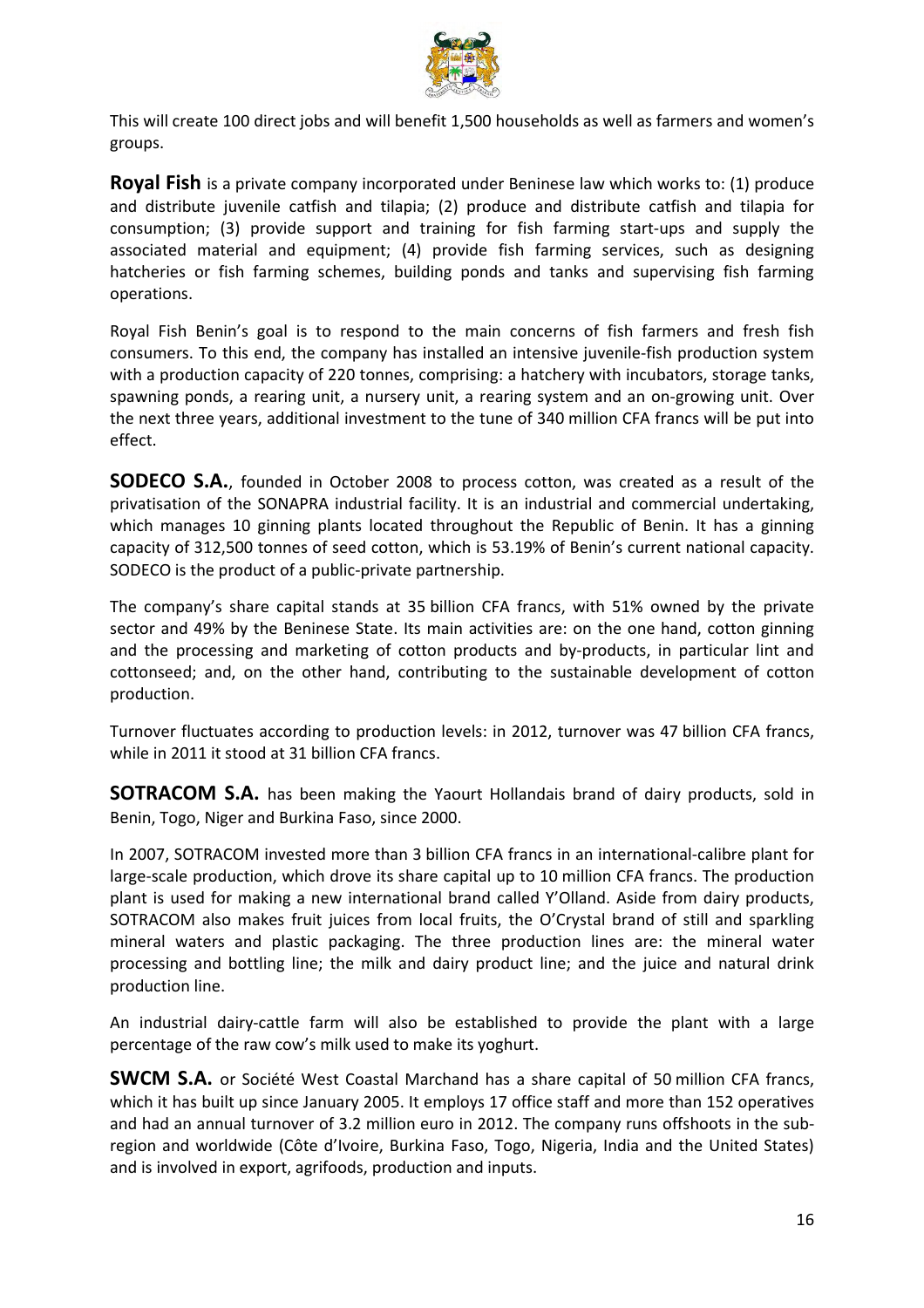

SWCM is a group of Beninese companies that specialises in exporting agricultural and tropical products, such as raw cashew nuts, shea nuts, dried ginger, sesame seeds, cocoa beans, pineapple, cottonseed, soya, beans, soya oilcake, gum arabic, coffee and manioc.

SWCM's main activity is exporting cashew nuts and seeds. Within three years and, using its own funds, it also intends to make the following substantial investments:

- The purchase of 900 hectares of land at an overall cost of 200 million CFA francs.
- The farm will be divided up and planted with:
	- o 400 hectares of cashew;
	- o 200 to 300 hectares of maize, soya and other food crops;
	- o 100 hectares of vegetables.
- The installation of a seed cleaning and grading plant with a capacity of 10,000 tonnes per year.
- The procurement of heavy machinery.

**SWCM AGRO Trading S.A.R.L.,** a subsidiary of SWCM S.A., plans to install a modern cashew nut processing plant with a capacity of 12,000 tonnes per year in Tchaourou at an overall cost of 9 billion CFA francs. This will create many jobs and, by substantially increasing income and economic growth, will strengthen the industrial fabric, promote new industrial technologies and support food self-sufficiency. Over two years, the investment, made with the support of two Beninese commercial banks, will contribute to:

- developing the cashew nut sector in Benin and infrastructure building;
- safeguarding the collection and export system;
- improving the quality of the nuts produced;
- exporting the finished product to Arab countries, the United States and the European Union.

**SHB Bohicon S.A.** is a subsidiary of the ICA-GIE (Benin) group. This industrial plant for oilseed pressing was created by the Benin Government's 1997 asset sale of the Huilerie Mixte de Bohicon (Bohicon oil mill), formerly run by SONICOG (Société Nationale pour l'Industrie des Corps Gras). The purpose of this buyout was twofold: on the one hand, the company continued to diversify its oilseed-sector activities; and on the other, it broadened its network of operations for better market penetration and to create new centres of activity in West Africa.

The company's core business is the production of refined cooking oils made by oilseed pressing and animal feed. Since 2001 and following substantial investment, SHB has been operating a modern, high-performance plant with the capacity to press 120,000 tonnes of seed. It has a turnover of over 9 billion CFA francs (13 million euro). An investment programme of 2 billion CFA francs is underway, which will increase capacity to 160,000 tonnes per year and require more than 500 employees.

Additional investment of nearly 50 billion CFA francs is earmarked for the installation of a seed cotton delinting plant, a cogeneration unit, the modernisation of the production facility and the diversification of raw materials with the acquisition of equipment for pressing sunflower seeds and ground nuts. This will triple the company's turnover and create an extra 600 direct jobs.

Les Fruits Tillou is a farming business founded in 2000 that specialises in growing pineapples. In 2003, it began exporting the Sweet Cayenne and Sugarloaf pineapple varieties to Europe. The amount exported has risen from 2 tonnes a week in 2003 to 60 tonnes.